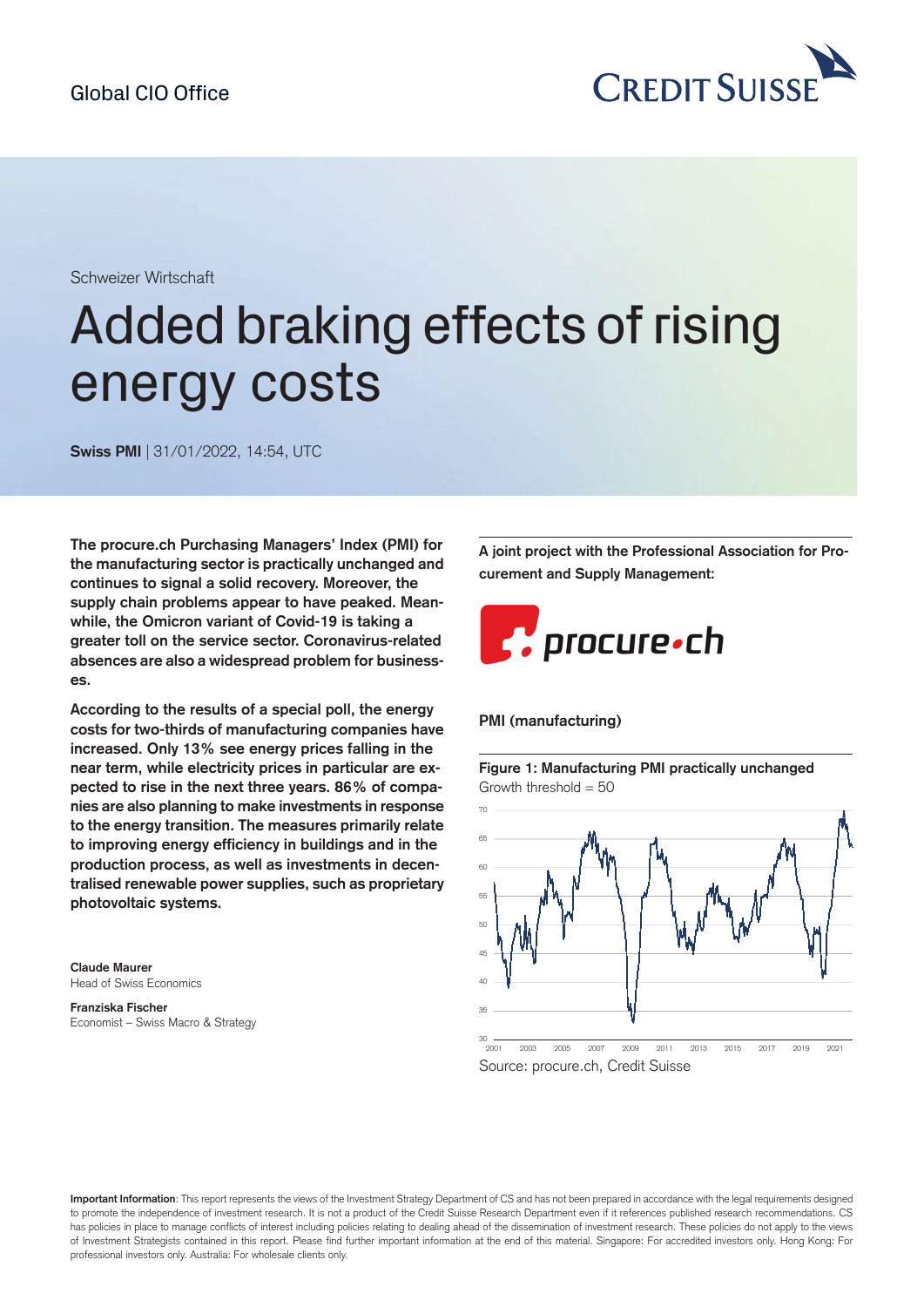#### **Index level in January 2022: 63.8 (December [revised]: 64.2)**

- Month-on-month change:  $-0.4$  index points
- Year-on-year change: +3.7 index points

#### **PMI time series revised at the beginning of the year**

The procure.ch Purchasing Managers' Index (PMI) reached 63.8 points in January 2022, which was 0.4 points lower than in December 2021 (see figure 1). When comparing the latest reading with that of the prior month, we should bear in mind that the seasonal adjustment factors are recalculated at the start of the year. As a result, the time series has been revised slightly. Overall, the manufacturing industry is continuing to recover, albeit not at the booming pace we saw last year. Output has accelerated sharply again and the order backlog remains robust. This optimistic outlook is also reflected by the employment component, which has increased on a broad scale not seen for more than three years.

#### **Tentative signs of delivery problems easing**

In contrast, the tense procurement situation continues to create difficulties for businesses. However, there are at least signs that the delivery problems have eased a little. For the fourth consecutive month, suppliers' delivery times are no longer lengthening on such a widespread basis, while companies have added to their inventories of intermediate goods. Moreover, the number of businesses reporting higher purchase prices has decreased slightly compared to the preceding months.

#### **Evolution of the PMI (manufacturing)**

|      |       | PMI  | PMI (s) |  |
|------|-------|------|---------|--|
|      |       |      |         |  |
| 2020 | Aug.  | 48.7 | 50.6    |  |
|      | Sep.  | 51.2 | 52.5    |  |
|      | Oct.  | 52.3 | 53.1    |  |
|      | Nov.  | 55.7 | 55.4    |  |
|      | Dec.  | 56.0 | 58.6    |  |
| 2021 | Jan.  | 58.9 | 60.1    |  |
|      | Feb.  | 64.9 | 62.0    |  |
|      | Mar.  | 68.0 | 65.6    |  |
|      | April | 70.5 | 68.3    |  |
|      | May   | 68.4 | 68.6    |  |
|      | June  | 68.7 | 67.1    |  |
|      | July  | 70.3 | 70.0    |  |
|      | Aug.  | 64.8 | 67.0    |  |
|      | Sep.  | 65.9 | 67.6    |  |
|      | Oct.  | 64.6 | 65.7    |  |
|      | Nov.  | 63.4 | 63.8    |  |
|      | Dec.  | 61.1 | 64.2    |  |
| 2022 | Jan.  | 62.4 | 63.8    |  |

| Source: Credit Suisse, procure.ch |  |  |  |  |  |
|-----------------------------------|--|--|--|--|--|
|-----------------------------------|--|--|--|--|--|

#### **PMI (manufacturing) subindices**

|                        |      |     |     | higher same lower $Index +/-$ |        | Index | $+/-$  |
|------------------------|------|-----|-----|-------------------------------|--------|-------|--------|
|                        | (% ) | (%) | (%) |                               |        | (s)   | (s)    |
| Output                 | 35   | 41  | 23  | 56.0                          | $-1.0$ | 58.6  | $-0.1$ |
| Backlog of or-<br>ders | - 44 | 39  | 17  | 63.2                          | 1.7    | 63.0  | $-1.8$ |

|                                | (%) | (%) | (%) |      |        | (s)  | (s)    |
|--------------------------------|-----|-----|-----|------|--------|------|--------|
| Quantity of pur-<br>chases     | 38  | 42  | 20  | 58.7 | 1.9    | 58.9 | $-0.6$ |
| Purchase prices                | 73  | 26  |     | 86.4 | $-1.0$ | 85.9 | $-5.4$ |
| Suppliers' deliv-<br>ery times | 51  | 48  |     | 75.2 | $-0.5$ | 78.0 | $-1.0$ |
| Stocks of pur-<br>chases       | 29  | 58  | 12  | 58.5 | 4.6    | 60.7 | 0.1    |
| Stocks of fin-<br>ished goods  | 17  | 60  | 23  | 46.6 | $-2.9$ | 49.6 | $-3.8$ |
| Employment                     | 29  | 66  | 5   | 61.7 | 3.4    | 62.4 | 1.4    |

The table summarises the results of the latest survey. For each subindex, the table shows the percentage of each response which is "higher than", the "same as" or "lower than" the previous month. The current level of the index is also indicated. The level of each subindex is the sum of the percentage of "higher" responses plus half of the percentage of "same" responses. The PMI is the weighted average (weights in brackets) of the following subindices: "output" (0.25), "backlog of orders" (0.30), "suppliers' delivery times" (0.15), "stocks of purchases" (0.10) and "employment" (0.20). If the PMI or a subindex is above the 50 mark this indicates growth, while an index below 50 indicates contraction.

Source: procure.ch, Credit Suisse

#### **Purchasing managers' index (PMI) survey**

The procure.ch Purchasing Managers' Index (PMI) is a collaborative undertaking of the Swiss Trade Association for Purchasing and Supply Management procure.ch and Credit Suisse. It is based on a monthly survey of procure.ch members. The survey and its evaluation are undertaken in accordance with the guidelines of the International Federation of Purchasing and Supply Management, which have been tried and tested in the United States for decades. The association procure.ch carries out the survey while Credit Suisse evaluates and publishes the results.

#### **PMI (services)**

# **Figure 2: Decline in the service PMI**

Growth threshold  $= 50$ 



#### **Index level in January 2022: 56.4 (December [revised]: 59.9)**

■ Month-on-month change: -3.5 index points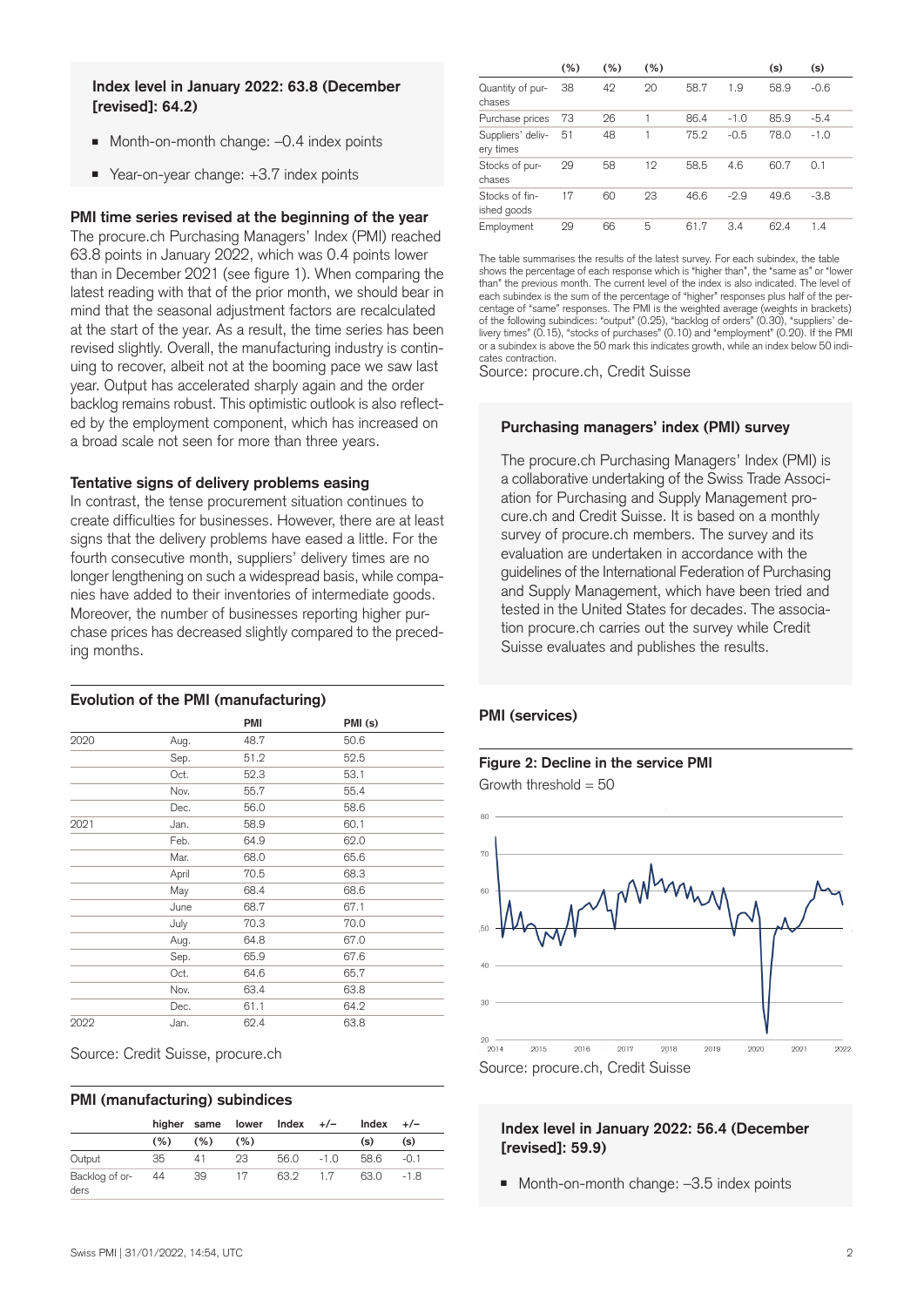#### Year-on-year change: +5.6 index points

#### **Service sector hampered by Omicron wave**

The service PMI posted a sharper decline than its manufacturing counterpart in January. In particular, business activity – in other words the service sector's "output" – has slowed significantly as a result of the Omicron wave. Overall, the recovery is still ongoing in the service sector, while generally high order backlogs combined with a further improvement in the labour market situation bode well for the future.

#### **Coronavirus-related absences are a widespread problem**

Given the spread of the Omicron variant of Covid-19, service providers and manufacturing businesses alike face trouble ahead due to staff having to quarantine or self-isolate. On the one hand, supplies from countries with a zero-Covid strategy – such as China – could worsen again owing to possible closures of ports or production facilities. At the same time, increasing numbers of staff in Switzerland are having to quarantine or self-isolate, with 41% of the manufacturing companies surveyed expecting production outages as a result of the related absences. Thanks to home working, this percentage is lower in the service sector, at 25%.

#### **Evolution of the PMI (services)**

|      |       | PMI  | PMI (s) |  |
|------|-------|------|---------|--|
| 2020 | Aug.  | 47.6 | 49.8    |  |
|      | Sep.  | 55.6 | 52.9    |  |
|      | Oct.  | 51.9 | 50.2    |  |
|      | Nov.  | 52.4 | 49.1    |  |
|      | Dec.  | 48.1 | 50.0    |  |
| 2021 | Jan.  | 47.5 | 50.8    |  |
|      | Feb.  | 52.4 | 52.7    |  |
|      | Mar.  | 58.0 | 55.6    |  |
|      | April | 58.8 | 57.3    |  |
|      | May   | 58.4 | 58.1    |  |
|      | June  | 63.2 | 62.7    |  |
|      | July  | 55.5 | 60.4    |  |
|      | Aug.  | 57.9 | 60.2    |  |
|      | Sep.  | 64.3 | 60.9    |  |
|      | Oct.  | 61.2 | 59.3    |  |
|      | Nov.  | 62.8 | 59.2    |  |
|      | Dec.  | 57.5 | 59.9    |  |
| 2022 | Jan.  | 52.7 | 56.4    |  |

Source: Credit Suisse, procure.ch

#### **PMI (services) subindices**

|                          | hiaher | same    | lower   | Index | $+/-$   | Index | $+/-$  |
|--------------------------|--------|---------|---------|-------|---------|-------|--------|
|                          | (%)    | $(\% )$ | $(\% )$ |       |         | (s)   | (s)    |
| <b>Business activity</b> | 22     | 52      | 26      | 48.1  | $-12.6$ | 52.7  | $-9.7$ |
| New orders               | 34     | 38      | 29      | 52.6  | $-4.7$  | 56.4  | $-4.1$ |
| Backlog of orders        | - 27   | 60      | 13      | 56.7  | $-3.5$  | 61.4  | $-2.2$ |
| Purchase prices          | 65     | 32      | 3       | 81.1  | 4.1     | 78.2  | $-1.6$ |
| Sale prices              | 34     | 64      |         | 66.4  | 4.1     | 65.7  | 3.8    |
| Employment               | 19     | 82      | 7       | 52.6  | 2.6     | 53.9  | 3.1    |

**(%) (%) (%) (s)(s)** The table summarises the results of the latest survey. For each subindex, the table shows the percentage of each response which is "higher than", the "same as" or "lower than" the previous month. The current level of the index is also indicated. The level of each subindex is the sum of the percentage of "higher" responses plus half of the percentage of "same" responses. The PMI corresponds to the weighted average (weights in brackets) of the following subindices: "business activity" (0.25), "new orders" (0.25), "backlog of orders" (0.3) and "employment" (0.20). If the PMI or a subindex is above the 50 mark this indicates growth, while an index below 50 indicates contraction. Source: procure.ch, Credit Suisse

#### **Special poll: how Swiss manufacturing is managing the energy transition**

As one of the products that have been in short supply recently, energy has become significantly more expensive. According to the results of our special poll, the share of overall production costs attributable to energy has increased for two-thirds of manufacturing businesses. While the surge in gas prices in Europe has repeatedly hit the headlines over the last few months, the rising costs of crude oil products have been more relevant to Swiss manufacturing firms. Three-quarters of the survey participants have reported a higher share of costs attributable to oil (see figure 3). Only half of the respondents have been directly affected by the rise in gas prices, although 63% have reported higher electricity costs, which have also been elevated by climbing gas prices in the European wholesale market.

#### **Energy prices expected to be heightened for a longer period**

Going forward, only around one in ten companies expects energy prices to fall in the near future. The overwhelming majority sees electricity, gas and oil prices continuing to rise in the next three years – possibly as a result of structural factors. As energy costs account for some 7% of operating costs on average for the participating companies, further price increases are likely to have a noticeable impact on both margins and the prices of end products if they indeed continue on the same scale.

#### **Figure 3: Energy set to continue pushing up production costs**



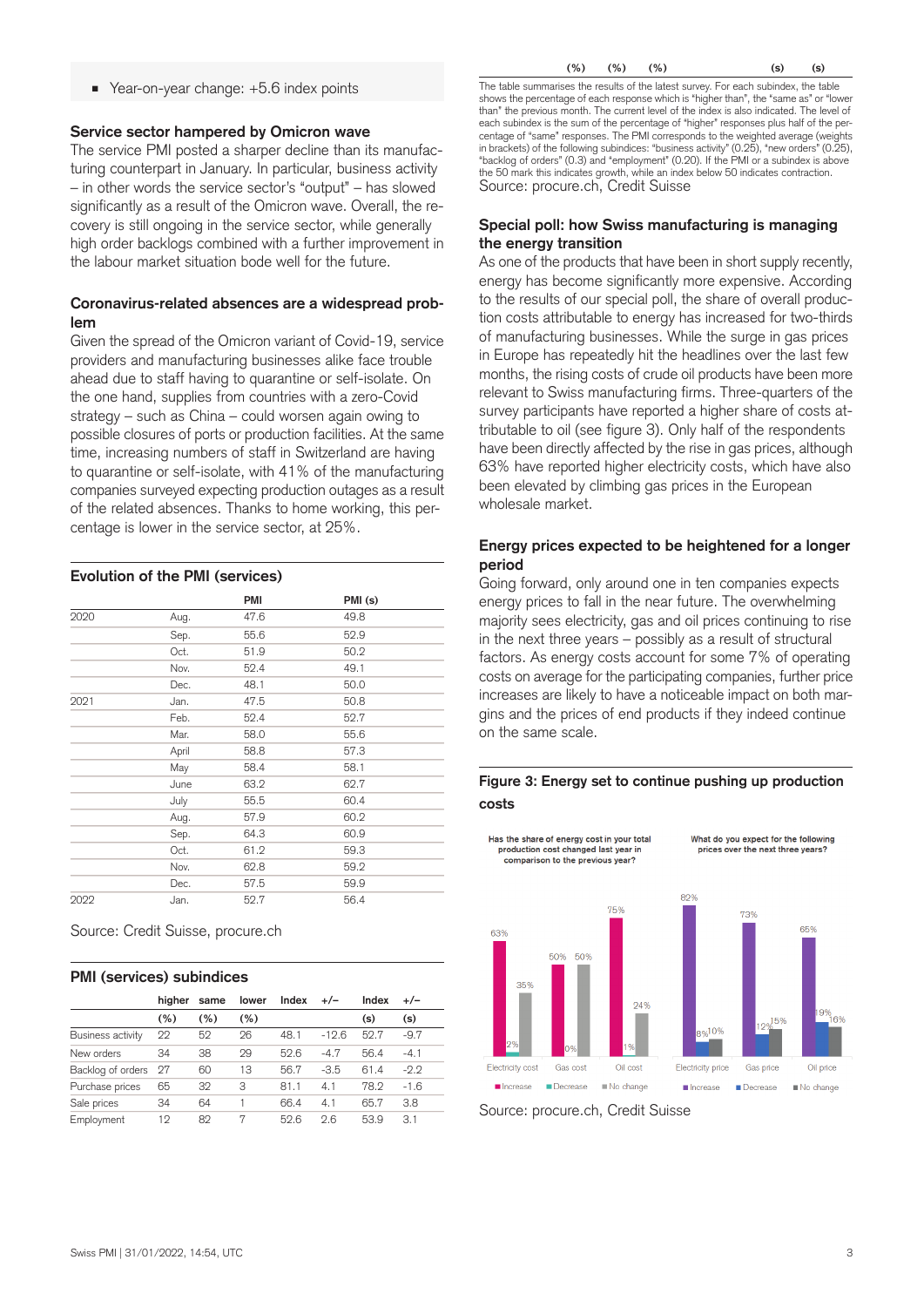#### **Potential for greenflation**

One of the structural reasons for higher energy prices is the energy transition, which could drive prices higher as a result of the shift to renewable energies and possible underinvestment in the supply of fossil fuels – in other words, the "greenflation" phenomenon. The energy transition will create uncertainties for electricity production in particular, with a substantial 82% of participants anticipating price rises in the next three years. The shares of respondents expecting higher prices for gas and crude oil products are also significant at 73% and 65%, respectively. Thus, Swiss manufacturing companies see a risk of greenflation in their domestic economy.

#### **Widespread investments in response to the energy transition**

The fact that 86% of participants are already preparing to take action as a result of the energy transition also underlines how important this issue is for Swiss manufacturing firms (see figure 4). The planned measures primarily include improving energy efficiency in buildings and in the production process, as well as investments in decentralised renewable power supplies, such as proprietary photovoltaic systems. In contrast, companies currently see little potential in "green"

hydrogen. Further progress in the development of hydrogen technology would probably be necessary to change their opinion.

### **Figure 4: Is your business planning investments in response to the energy transition?**



(27/01/2022)

#### **PMI (manufacturing) and subindices (seasonally adjusted)**

|      |       | PMI Output | Backlog of or-<br>ders | Quantity of<br>purchases | Purchase<br>prices | Suppliers'<br>delivery<br>times | Stocks of purchases | Stocks of finished<br>goods | Employment |
|------|-------|------------|------------------------|--------------------------|--------------------|---------------------------------|---------------------|-----------------------------|------------|
| 2020 | Aug.  | 50.6 55.7  | 49.5                   | 46.3                     | 49.0               | 52.9                            | 49.3                | 48.4                        | 44.9       |
|      | Sep.  | 52.5 56.3  | 52.6                   | 45.0                     | 50.8               | 55.6                            | 49.8                | 46.6                        | 46.8       |
|      | Oct.  | 53.1 56.5  | 53.2                   | 50.2                     | 50.5               | 61.5                            | 47.4                | 44.6                        | 45.2       |
|      | Nov.  | 55.4 57.8  | 58.3                   | 52.1                     | 56.8               | 64.0                            | 42.3                | 41.3                        | 48.3       |
|      | Dec.  | 58.6 60.8  | 58.5                   | 59.1                     | 61.6               | 69.7                            | 50.1                | 49.9                        | 51.8       |
| 2021 | Jan.  | 60.1 61.5  | 60.2                   | 60.3                     | 67.5               | 76.0                            | 48.4                | 46.0                        | 51.9       |
|      | Feb.  | 62.0 63.0  | 64.4                   | 62.2                     | 73.4               | 76.4                            | 48.7                | 43.2                        | 52.9       |
|      | Mar.  | 65.6 65.7  | 69.4                   | 68.9                     | 82.4               | 83.5                            | 49.4                | 45.3                        | 54.5       |
|      | April | 68.3 69.1  | 74.5                   | 70.9                     | 83.4               | 84.7                            | 50.0                | 42.8                        | 55.1       |
|      | May   | 68.6 65.1  | 75.7                   | 70.3                     | 89.4               | 87.2                            | 52.3                | 46.0                        | 56.4       |
|      | June  | 67.1 64.3  | 70.4                   | 69.1                     | 92.5               | 86.2                            | 53.8                | 42.3                        | 57.9       |
|      | July  | 70.0 71.7  | 70.7                   | 72.7                     | 91.0               | 87.7                            | 56.2                | 45.3                        | 60.4       |
|      | Aug.  | 67.0 63.0  | 68.2                   | 69.5                     | 87.1               | 86.8                            | 54.4                | 46.6                        | 61.8       |
|      | Sep.  | 67.6 64.0  | 67.0                   | 71.3                     | 91.1               | 88.9                            | 58.5                | 45.5                        | 61.5       |
|      | Oct.  | 65.7 60.5  | 66.9                   | 65.6                     | 92.5               | 85.2                            | 56.4                | 51.9                        | 60.5       |
|      | Nov.  | 638 54.1   | 63.0                   | 61.3                     | 90.4               | 84.0                            | 67.2                | 52.1                        | 60.1       |
|      | Dec.  | 642 58.7   | 64.8                   | 59.5                     | 91.2               | 79.1                            | 60.6                | 53.4                        | 60.9       |
| 2022 | Jan.  | 638 58.6   | 63.0                   | 58.9                     | 85.9               | 78.0                            | 60.7                | 49.6                        | 62.4       |

Source: procure.ch, Credit Suisse

#### **PMI (services) and subindices (seasonally adjusted)**

|      |       | <b>PMI</b> | Business activity New orders |      | Backlog of or-<br>ders | Purchase prices Sale prices |      | Employment |
|------|-------|------------|------------------------------|------|------------------------|-----------------------------|------|------------|
| 2020 | Aug.  | 49.8       | 56.0                         | 51.1 | 48.1                   | 53.7                        | 47.8 | 43.2       |
|      | Sep.  | 52.9       | 59.2                         | 56.9 | 50.5                   | 52.7                        | 47.6 | 43.7       |
|      | Oct.  | 50.2       | 54.4                         | 51.5 | 49.5                   | 52.1                        | 45.7 | 44.3       |
|      | Nov.  | 49.1       | 51.1                         | 49.1 | 47.2                   | 55.9                        | 47.5 | 49.5       |
|      | Dec.  | 50.0       | 54.3                         | 50.3 | 47.4                   | 61.9                        | 52.7 | 48.0       |
| 2021 | Jan.  | 50.8       | 53.0                         | 54.2 | 49.6                   | 63.1                        | 54.7 | 45.7       |
|      | Feb.  | 52.7       | 54.8                         | 55.1 | 53.4                   | 65.3                        | 53.5 | 46.1       |
|      | Mar.  | 55.6       | 58.4                         | 59.5 | 56.0                   | 73.1                        | 64.8 | 46.5       |
|      | April | 57.3       | 61.4                         | 60.6 | 55.5                   | 75.2                        | 65.0 | 51.0       |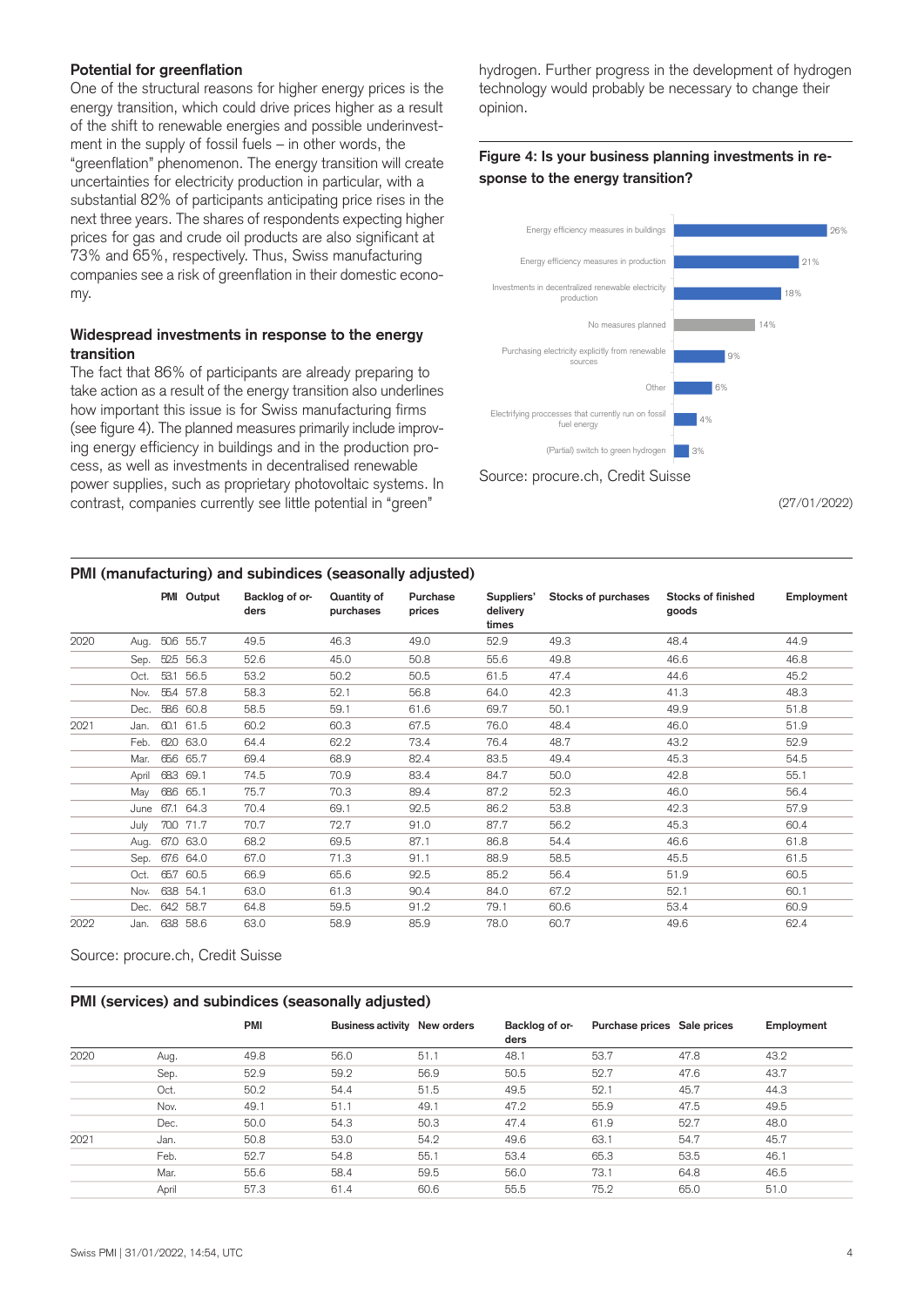|      |      | <b>PMI</b> | Business activity New orders |      | Backlog of or-<br>ders | Purchase prices Sale prices |      | Employment |
|------|------|------------|------------------------------|------|------------------------|-----------------------------|------|------------|
|      | May  | 58.1       | 62.3                         | 59.0 | 57.5                   | 83.0                        | 67.5 | 52.5       |
|      | June | 62.7       | 65.1                         | 62.3 | 65.7                   | 84.8                        | 70.7 | 55.9       |
|      | July | 60.4       | 63.3                         | 61.0 | 61.6                   | 84.3                        | 70.5 | 54.0       |
|      | Aug. | 60.2       | 65.4                         | 58.9 | 60.6                   | 82.9                        | 68.3 | 54.9       |
|      | Sep. | 60.9       | 61.9                         | 61.1 | 62.7                   | 82.8                        | 66.4 | 56.4       |
|      | Oct. | 59.3       | 62.2                         | 59.4 | 60.2                   | 85.5                        | 70.4 | 54.1       |
|      | Nov. | 59.2       | 64.6                         | 60.0 | 60.6                   | 84.8                        | 70.1 | 49.5       |
|      | Dec. | 59.9       | 62.3                         | 60.5 | 63.6                   | 79.8                        | 61.9 | 50.8       |
| 2022 | Jan. | 56.4       | 52.7                         | 56.4 | 61.4                   | 78.2                        | 65.7 | 53.9       |

# Source: procure.ch, Credit Suisse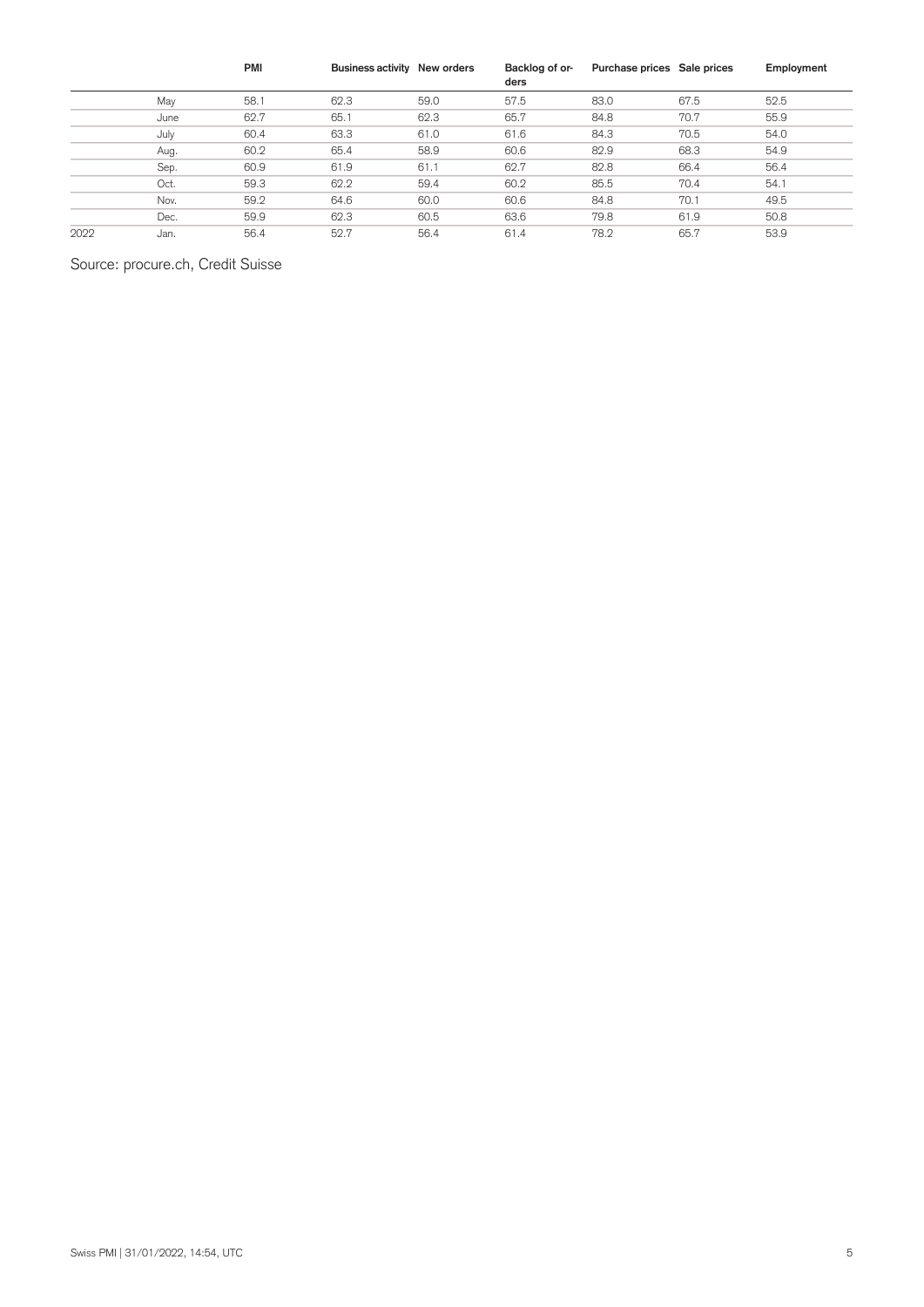#### **Risk warning**

Every investment involves risk, especially with regard to fluctuations in value and return. If an investment is denominated in a currency other than your base currency, changes in the rate of exchange may have an adverse effect on value, price or income.

This document may include information on investments that involve special risks. You should seek the advice of your independent financial advisor prior to taking any investment decisions based on this document or for any necessary explanation of its contents. Further information is also available in the information brochure "Risks Involved in Trading Financial Instruments" available from the Swiss Bankers Association.

#### **Past performance is not an indicator of future performance. Performance can be affected by commissions, fees or other charges as well as exchange rate fluctuations.**

#### **Financial market risks**

Historical returns and financial market scenarios are no reliable indicators of future performance. The price and value of investments mentioned and any income that might accrue could fall or rise or fluctuate. You should consult with such advisor(s) as you consider necessary to assist you in making these determinations.

Investments may have no public market or only a restricted secondary market. Where a secondary market exists, it is not possible to predict the price at which investments will trade in the market or whether such market will be liquid or illiquid.

#### **Emerging markets**

Where this document relates to emerging markets, you should be aware that there are uncertainties and risks associated with investments and transactions in various types of investments of, or related or linked to, issuers and obligors incorporated, based or principally engaged in business in emerging markets countries. Investments related to emerging markets countries may be considered speculative, and their prices will be much more volatile than those in the more developed countries of the world. Investments in emerging markets investments should be made only by sophisticated investors or experienced professionals who have independent knowledge of the relevant markets, are able to consider and weigh the various risks presented by such investments, and have the financial resources necessary to bear the substantial risk of loss of investment in such investments. It is your responsibility to manage the risks which arise as a result of investing in emerging markets investments and the allocation of assets in your portfolio. You should seek advice from your own advisers with regard to the various risks and factors to be considered when investing in an emerging markets investment.

#### **Alternative investments**

Hedge funds are not subject to the numerous investor protection regulations that apply to regulated authorized collective investments and hedge fund managers are largely unregulated.

Hedge funds are not limited to any particular investment discipline or trading strategy, and seek to profit in all kinds of markets by using leverage, derivatives, and complex speculative investment strategies that may increase the risk of investment loss.

Commodity transactions carry a high degree of risk, including the loss of the entire investment, and may not be suitable for many private investors. The performance of such investments depends on unpredictable factors such as natural catastrophes, climate influences, hauling capacities, political unrest, seasonal fluctuations and strong influences of rolling-forward, particularly in futures and indices.

Investors in real estate are exposed to liquidity, foreign currency and other risks, including cyclical risk, rental and local market risk as well as environmental risk, and changes to the legal situation.

#### **Private Equity**

Private Equity (hereafter "PE") means private equity capital investment in companies that are not traded publicly (i.e. are not listed on a stock exchange), they are complex, usually illiquid and long-lasting. Investments in a PE fund generally involve a significant degree of financial and/or business risk. Investments in private equity funds are not principal-protected nor guaranteed. Investors will be required to meet capital calls of investments over an extended period of time. Failure to do so may traditionally result in the forfeiture of a portion or the entirety of the capital account, forego any future income or gains on investments made prior to such default and among other things, lose any rights to participate in future investments or forced to sell their investments at a very low price, much lower than secondary market valuations. Companies or funds may be highly leveraged and therefore may be more sensitive to adverse business and/or financial developments or economic factors. Such investments may face intense competition, changing business or economic conditions or other developments that may adversely affect their performance.

#### **Interest rate and credit risks**

The retention of value of a bond is dependent on the creditworthiness of the Issuer and/or Guarantor (as applicable), which may change over the term of the bond. In the event of default by the Issuer and/or Guarantor of the bond, the bond or any income derived from it is not guaranteed and you may get back none of, or less than, what was originally invested.

#### **Investment Strategy Department**

Investment Strategists are responsible for multi-asset class strategy formation and subsequent implementation in CS's discretionary and advisory businesses. If shown, Model Portfolios are provided for illustrative purposes only. Your asset allocation, portfolio weightings and performance may look significantly different based on your particular circumstances and risk tolerance. Opinions and views of Investment Strategists may be different from those expressed by other Departments at CS. Investment Strategist views may change at any time without notice and with no obligation to update. CS is under no obligation to ensure that such updates are brought to your attention.From time to time, Investment Strategists may reference previously published Research articles, including recommendations and rating changes collated in the form of lists. The recommendations contained herein are extracts and/or references to previously published recommendations by Credit Suisse Research. For equities, this relates to the respective Company Note or Company Sum- mary of the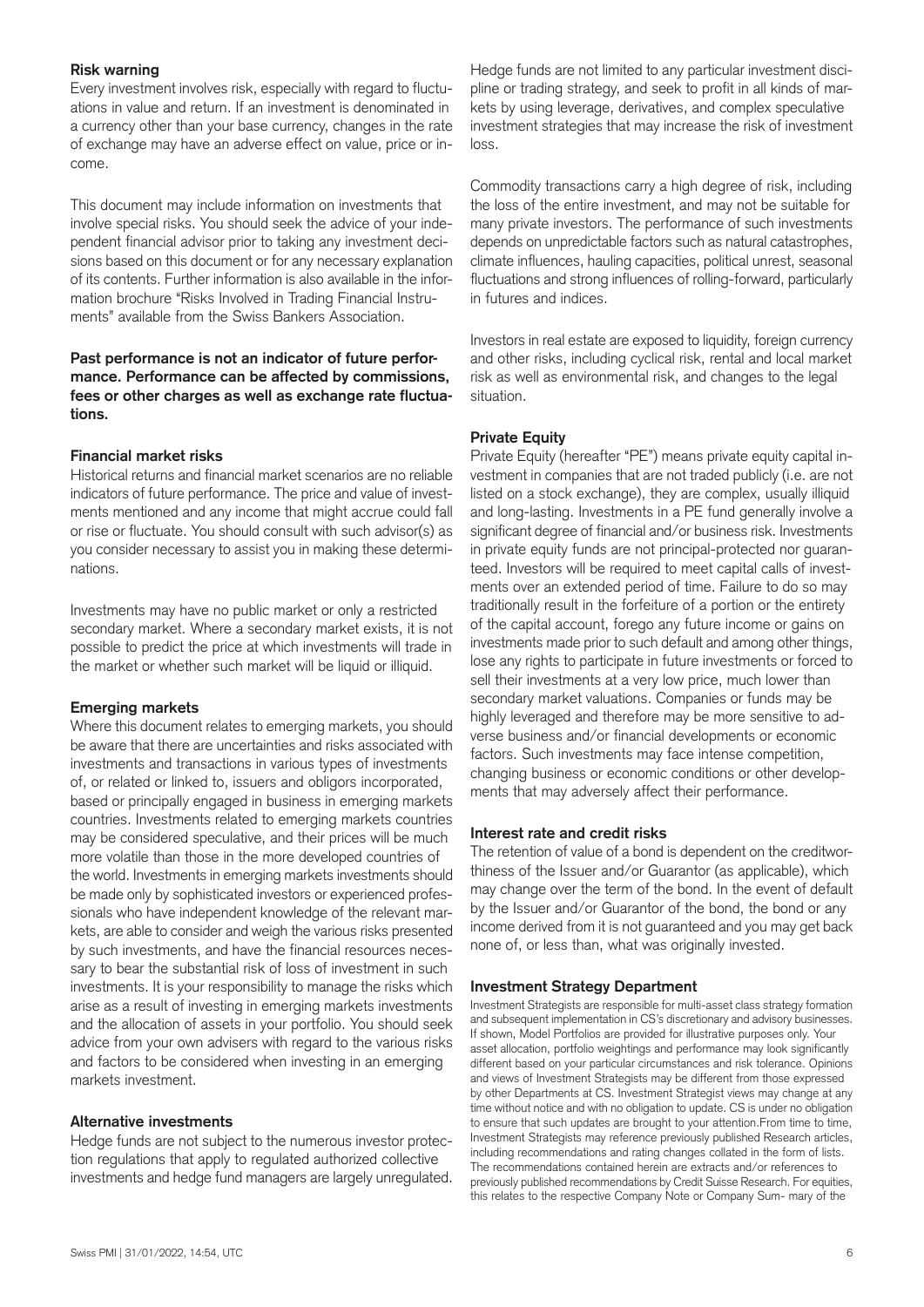issuer. Recommendations for bonds can be found within the re- spective Research Alert (bonds) publication or Institutional Research Flash/Alert– Credit Update Switzerland. These items are available on request or via online banking. Disclosures are available from

https://www.credit-suisse.com/disclosure

#### **Global disclaimer / Important information**

The information provided herein constitutes marketing material; it is not investment research.This document is not directed to, or intended for distribution to or use by, any person or entity who is a citizen or resident of or located in any locality, state, country or other jurisdiction where such distribution, publication, availability or use would be contrary to law or regulation or which would subject CS to any registration or licensing requirement within such jurisdiction.References in this report to CS include Credit Suisse AG, the Swiss bank, its subsidiaries and affiliates. For more information on our structure, please use the following link:

https://www.credit-suisse.com

#### **NO DISTRIBUTION, SOLICITATION, OR ADVICE:**

This document is provided for information and illustrative purposes and is intended for your use only. It is not a solicitation, offer or recommendation to buy or sell any security or other financial instrument. Any information including facts, opinions or quotations, may be condensed or summarized and is expressed as of the date of writing. The information contained in this document has been provided as a general market commentary only and does not constitute any form of regulated investment research financial advice, legal, tax or other regulated service. It does not take into account the financial objectives, situation or needs of any persons, which are necessary considerations before making any investment decision. You should seek the advice of your independent financial advisor prior to taking any investment decisions based on this document or for any necessary explanation of its contents. This document is intended only to provide observations and views of CS at the date of writing, regardless of the date on which you receive or access the information. Observations and views contained in this document may be different from those expressed by other Departments at CS and may change at any time without notice and with no obligation to update. CS is under no obligation to ensure that such updates are brought to your attention. FORECASTS & ESTIMATES: Past performance should not be taken as an indication or guarantee of future performance, and no repre- sentation or warranty, express or implied, is made regarding future performance. To the extent that this report contains statements about future performance, such statements are forward looking and subject to a number of risks and uncertainties. Unless indicated to the contrary, all figures are unaudited. All valuations mentioned herein are subject to CS valuation policies and procedures. CONFLICTS: CS reserves the right to remedy any errors that may be present in this report. CS, its affiliates and/or their employees may have a position or holding, or other material interest or effect transactions in any securities mentioned or options thereon, or other investments related thereto and from time to time may add to or dispose of such investments. CS may be providing, or have provided within the previous 12 months, significant advice or investment services in relation to the investments listed in this report or a related investment to any company or issuer mentioned. Some investments referred to in this report will be offered by a single entity or an associate of CS or CS may be the only market maker in such investments. CS is involved in many businesses that relate to companies mentioned in this report. These businesses include specialized trading, risk arbitrage, market making, and other proprietary trading. TAX: Nothing in this report constitutes investment, legal, accounting or tax advice. CS does not advise on the tax consequences of investments and you are advised to contact an independent tax advisor. The levels and basis of taxation are dependent on individual circumstances and are subject to change. SOURCES: Information and opinions presented in this report have been obtained or derived from sources which in the opinion of CS are reliable, but CS makes no representation as to their accuracy or completeness. CS accepts no liability for a loss arising from the use of this report. WEBSITES: This report may provide the addresses of, or contain hyperlinks to, websites. Except to the extent to which the report refers to website material of CS, CS has not reviewed the linked site and takes no responsibility for the content contained therein. Such address or hyperlink (including addresses or hyperlinks to CS's own website material) is provided solely for your convenience and information and the content of the linked site does not in any way form part of this report. Accessing such website or following such link through this report or CS's website shall be at your own risk.

DATA PRIVACY: Your Personal Data will be processed in accordance with the Credit Suisse privacy statement accessible at your domicile through the official Credit Suisse website

https://www.credit-suisse.com

In order to provide you with marketing materials concerning our products and services, Credit Suisse Group AG and its subsidiaries may process your basic Personal Data (i.e. contact details such as name, e-mail address) until you notify us that you no longer wish to receive them. You can opt-out from receiving these materials at any time by informing your Relationship Manager.

#### **Distributing entities**

Except as otherwise specified herein, this report is distributed by Credit Suisse AG, a Swiss bank, authorized and regulated by the Swiss Financial Market Supervisory Authority Bahrain: This report is distributed by Credit Suisse AG, Bahrain Branch, a branch of Credit Suisse AG, Zurich/Switzerland, duly authorized and regulated by the Central Bank of Bahrain (CBB) as an Investment Business Firm Category 2. Related financial services or products are only made available to Accredited Investors, as defined by the CBB, and are not intended for any other persons. The Central Bank of Bahrain has not reviewed, nor has it approved, this document or the marketing of any investment vehicle referred to herein in the Kingdom of Bahrain and is not responsible for the performance of any such investment vehicle. Credit Suisse AG, Bahrain Branch is located at Level 21, East Tower, Bahrain World Trade Centre, Manama, Kingdom of Bahrain. Brazil: This report is distributed in Brazil by Credit Suisse (Brasil) S.A.Corretora de Títulos e Valores Mobiliários or its affiliates.Chile: This report is distributed by Credit Suisse Agencia de Valores (Chile) Limitada, a branch of Credit Suisse AG (incorporated in the Canton of Zurich), regulated by the Chilean Financial Market Commission. Neither the issuer nor the securities have been registered with the Financial Market Commission of Chile (Comisión para el Mercado Financiero) pursuant to Law no. 18.045, the Ley de Mercado de Valores, and regulations thereunder, so they may not be offered or sold publicly in Chile. This document does not constitute an offer of, or an invitation to subscribe for or purchase, the securities in the Republic of Chile, other than to individually identified investors pursuant to a private offering within the meaning of article 4 of the Ley de Mercado de Valores (an offer that is not "addressed to the public in general or to a certain sector or specific group of the public"). DIFC: This information is being distributed by Credit Suisse AG (DIFC Branch). Credit Suisse AG (DIFC Branch) is li- censed and regulated by the Dubai Financial Services Authority ("DFSA"). Related financial services or products are only made available to Professional Clients or Market Counterparties, as defined by the DFSA, and are not intended for any other persons. Credit Suisse AG (DIFC Branch) is located on Level 9 East, The Gate Building, DIFC, Dubai, United Arab Emirates. France: This report is distributed by Credit Suisse (Luxembourg) S.A. Succursale en France (the "France branch") which is a branch of Credit Suisse (Luxembourg) S.A., a duly authorized credit institution in the Grand Duchy of Luxembourg with registered address 5, rue Jean Monnet, L-2180 Luxembourg. The France branch is subject to the prudential supervision of the Luxembourg supervisory authority, the Commission de Surveillance du Secteur Financier (CSSF), and of the French supervisory authorities, the Autorité de Contrôle Prudentiel et de Résolution (ACPR) and the Autorité des Marchés Financiers (AMF). Germany: This report is distributed by Credit Suisse (Deutschland) Aktienge- sellschaft regulated by the Bundesanstalt für Finanzdienstleistungsaufsicht ("BaFin"). Guernsey: This report is distributed by Credit Suisse AG Guernsey Branch, a branch of Credit Suisse AG (incorporated in the Canton of Zurich), with its place of business at Helvetia Court, Les Echelons, South Esplanade, St Peter Port, Guernsey. Credit Suisse AG Guernsey Branch is wholly owned by Credit Suisse AG and is regulated by the Guernsey Financial Services Commission. Copies of the latest audited accounts of Credit Suisse AG are available on request. India: This report is distributed by Credit Suisse Securities (India) Private Limited (CIN no. U67120MH1996PTC104392) regulated by the Securities and Exchange Board of India as Research Analyst (registration no. INH 000001030), as Portfolio Manager (registration no. INP000002478) and as Stock Broker (registration no. INZ000248233), having registered ad- dress at 9th Floor, Ceejay House, Dr. Annie Besant Road, Worli, Mumbai – 400 018, India, T- +91-22 6777 3777. Israel: If distributed by Credit Suisse Financial Services (Israel) Ltd. in Israel: This document is distributed by Credit Suisse Financial Services (Israel) Ltd. Credit Suisse AG, including the services offered in Israel, is not supervised by the Supervisor of Banks at the Bank of Israel, but by the competent banking supervision authority in Switzerland. Credit Suisse Financial Services (Israel) Ltd. is a licensed investment marketer in Israel and thus, its investment marketing activities are supervised by the Israel Securities Authority. Italy: This report is distributed in Italy by Credit Suisse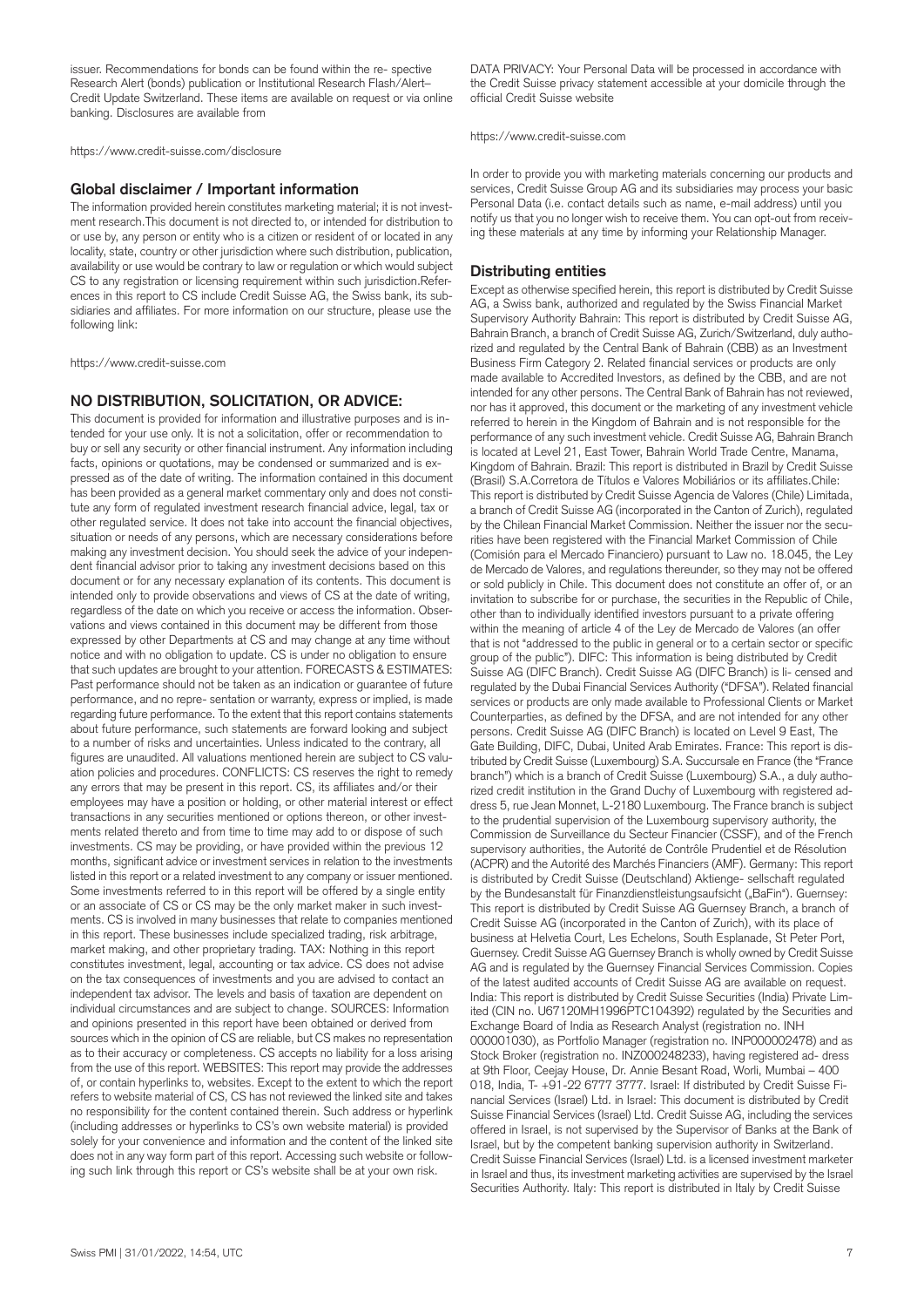(Italy) S.p.A., a bank incorporated and registered under Italian law subject to the supervision andcontrol of Banca d'Italia and CONSOB. Lebanon: This report is distributed by Credit Suisse (Lebanon) Finance SAL ("CSLF"), a financial institution incorporated in Lebanon and regulated by the Central Bank of Lebanon ("CBL") and having a financial institution license number 42. Credit Suisse (Lebanon) Finance SAL is subject to the CBL's laws and circulars as well as the laws and regulations of the Capital Markets Authority of Lebanon ("CMA"). CSLF is a subsidiary of Credit Suisse AG and part of the Credit Suisse Group (CS). The CMA does not accept any responsibility for the content of the information included in this report, including the accuracy or completeness of such information. The liability for the content of this report lies with the issuer, its directors and other persons, such as experts, whose opinions are included in the report with their consent. The CMA has also not assessed the suitability of the investment for any particular investor or type of investor. It is hereby expressly understood and acknowledged that investments in financial markets may involve a high degree of complexity and risk of loss in value and may not be suitable to all investors. The suitability assessment performed by CSLF with respect to this investment will be undertaken based on information that the investor would have provided to CSLF as at the date of such assessment and in accordance with Credit Suisse internal policies and processes. It is understood that the English language will be used in all communication and documentation provided by CS and/or CSLF. By accepting to invest in the product, the investor expressly and irrevocably confirms that he fully understands, and has no objection to the use of the English language. Luxembourg: This report is distributed by Credit Suisse (Luxembourg) S.A., a duly authorizedcredit institution in the Grand Duchy of Luxembourg with registered address5, rue Jean Monnet, L-2180 Luxembourg. Credit Suisse (Luxembourg) S.A.is subject to the prudential supervision of the Luxembourg supervisory authority, the Commission de Surveillance du Secteur Financier (CSSF).Mexico: This document represents the vision of the person who provides his/her services to C. Suisse Asesoría México, S.A. de C.V. ("C. Suisse As- esoría") and/or Banco Credit Suisse (México), S.A., Institución de Banca Múltiple, Grupo Financiero Credit Suisse (México) ("Banco CS") so that both C. Suisse Asesoría and Banco CS reserve the right to change their mind at any time not assuming any liability in this regard. This document is distributed for informational purposes only, and does not imply a personal recommendation or suggestion, nor the invitation to celebrate any operation and does not replace the communication you have with your executive in relation to C. Suisse As- esoría and/or Banco CS prior to taking any investment decision. C. Suisse Asesoría and/or Banco CS does not assume any responsibility for investment decisions based on information contained in the document sent, as the same may not take into account the context of the investment strategy and objectives of particular clients. Prospectus, brochures, investment regimes of investment funds, annual reports or periodic financial information contain all additional useful information for investors. These documents can be obtained free of charge directly from issuers, operators of investment funds, in the Internet page of the stock exchange in which they are listed or through its executive in C. Suisse Asesoría and/or Banco CS. Past performance and the various scenarios of existing markets do not guarantee present or future yields. In the event that the information contained in this document is incomplete, incorrect or unclear, please contact your Executive of C. Suisse Asesoría and/or Banco CS as soon as possible. It is possible that this document may suffer modifications without any responsibility for C. Suisse Asesoría and/or Banco CS. This document is distributed for informational purposes only and is not a substitute for the Operations Reports and/or Account Statements you receive from C. Suisse Asesoría and/or Banco CS in terms of the General Provisions Applicable to Financial Institutions and other Legal Entities that Provide Investment Services issued by the Mexican Banking and Securities Commission ("CNBV"). Given the nature of this document, C. Suisse Asesoría and/or Banco CS does not assume any responsibility derived from the information contained therein. Without prejudice to the fact that the information was obtained from or based on sources believed to be reliable by C. Suisse Asesoría and/or Banco CS, there is no guarantee that the information is either accurate or complete. Banco CS and/or C. Suisse Asesoría does not accept any liability arising from any loss arising from the use of the information contained in the document sent to you. It is recommended that investor make sure that the information provided is in accordance to his/her personal circumstances and investment profile, in relation to any particular legal, regulatory or fiscal situation, or to obtain independent professional advice. C. Suisse Asesoría México, S.A. de C.V. is an investment adviser created in accordance with the Mexican Securities Market Law ("LMV"), registered with the CNBV under the folio number 30070.C. Suisse Asesoría México, S.A. de C.V. is not part of Grupo Financiero Credit Suisse (México), S.A. de C.V., or any other financial group in Mexico.C. Suisse Asesoría México, S.A. de C.V. is not an independent investment adviser as provided by LMV and other applicable regulations due to its direct relationship with Credit Suisse AG, a foreign financial institution, and its indirect relationship with the entities that make up Grupo Financiero Credit Suisse (México),

S.A. de C.V. Netherlands: This report is distributed by Credit Suisse (Luxembourg) S.A., Netherlands Branch (the "Netherlands branch") which is a branch of Credit Suisse (Luxembourg) S.A., a duly authorized credit institution in the Grand Duchy of Luxembourg with registered address 5, rue Jean Monnet, L-2180 Luxembourg. The Netherlands branch is subject to the pru- dential supervision of the Luxembourg supervisory authority, the Commission de Surveillance du Secteur Financier (CSSF), and of the Dutch supervisory authority, De Nederlansche Bank (DNB), and of the Dutch market supervisor, the Autoriteit Financiële Markten (AFM). Portugal: This report is distributed by Credit Suisse (Luxembourg) S.A., Sucursal em Portugal (the "Portugal branch") which is a branch of Credit Suisse (Luxembourg) S.A., a duly authorized credit institution in the Grand Duchy of Luxembourg with registeredaddress 5, rue Jean Monnet, L-2180 Luxembourg. The Portugal branch is subject to the prudential supervision of the Luxembourg supervisory authority, the Commission de Surveillance du Secteur Financier (CSSF), and of the Portuguese supervisory authorities, the Banco de Portugal (BdP) and the Comissão do Mercado dos Valores Mobiliários (CMVM). Qatar: This information has been distributed by Credit Suisse (Qatar) L.L.C., which is duly authorized and regulated by the Qatar Financial Centre Regulatory Authority (QFCRA) under QFC License No. 00005. All related financial products or services will only be available to Eligible Counterparties (as defined by the QFCRA) or Business ustormers (as defined by the QFCRA), including individuals, who have opted to be classified as a Business Customer, with net assets in excess of QR 4 million, and who have sufficient financial knowledge, experience and understanding to participate in such products and/or services. Therefore this information must not be delivered to, or relied on by, any other type of individual. Saudi Arabia: This document is being distributed by Credit Suisse Saudi Arabia (CR Number 1010228645), duly licensed and regulated by the Saudi Arabian Capital Market Authority pursuant to License Number 08104-37 dated 23/03/1429H corresponding to 21/03/2008AD. Credit Suisse Saudi Arabia's principal place of business is at King Fahad Road, Hay Al Mhamadiya, 12361- 6858 Riyadh, Saudi Arabia. Website: https://www.credit-suisse.com/sa.Under the Rules on the Offer of Securities and Continuing Obligations this document may not be distributed in the Kingdom except to such persons as are permitted under the Rules on the Offer of Securities and Continuing Obligations issued by the Capital Market Authority. The Capital Market Authority does not make any representation as to the accuracy or completeness of this document, and expressly disclaims any liability whatsoever for any loss arising from, or incurred in reliance upon, any part of this document. Prospective purchasers of the securities offered hereby should conduct their own due diligence on the accuracy of the information relating to the securities. If you do not understand the contents of this document, you should consult an authorised financial advisor. Under the Investment Fund Regulations this document may not be distributed in the Kingdom except to such persons as are permitted under the Investment Fund Regulations issuedby the Capital Market Authority. The Capital Market Authority does not make any representation as to the ac- curacy or completeness of this document, and expressly disclaims any liability whatsoever for any loss arising from, or incurred in reliance upon, any part of this document. Prospective subscribers of the securities offered hereby should conduct their own due diligence on the accuracy of the information relating to the securities. If you do not understand the contents of this documentyou should consult an authorised financial adviser. South Africa: This information is being distributed by Credit Suisse AG which is registered as a financial services provider with the Financial Sector Conduct Authority in South Africa with FSP number 9788 and / or by Credit Suisse (UK) Limited which is registered as a financial services provider with the Financial Sector Conduct Authority in South Africa with FSP number 48779. Spain: This document is a marketing material and is provided by Credit Suisse AG, Sucursal en España, legal entity registered at the Comisión Nacional del Mercado de Valores for information purposes. It is exclusively addressed to the recipient for personal use only and, according to current regulations in force, by no means can it be considered as a security offer, personal investment advice or any general or specific rec- ommendation of products or investment strategies with the aim that you perform any operation. The client shall be deemed responsible, in all cases, for taking whatever decisions on investments or disinvestments, and therefore the client takes all responsibility for the benefits or losses resulting from the operations that the client decides to perform based on the information and opinions included in this document. This document is not the result of a financial analysis or research and therefore, neither it is subject to the current regulations that apply to the production and distribution of financial research, nor its content complies with the legal requirements of independence of financial research. Turkey: The investment information, comments and recommendations contained herein are not within the scope of investment advisory activity. The investment advisory services are provided by the authorized institutions to the persons in a customized manner taking into account the risk and return preferences of the persons. Whereas, the comments and advices included herein are of general nature. Therefore recommendations may not be suitable for your finan- cial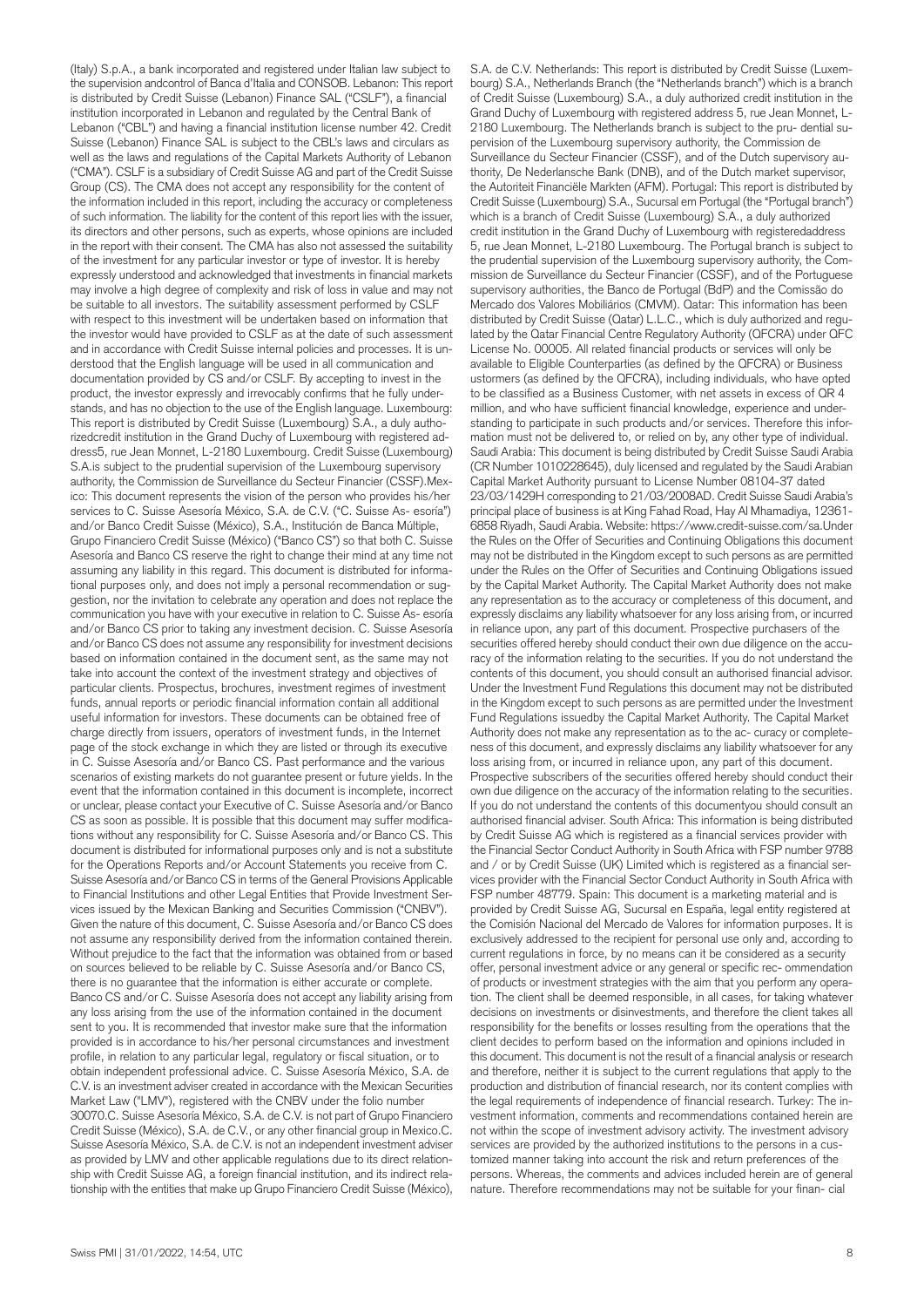status or risk and yield preferences. For this reason, making an investment decision only by relying on the information given herein may not give rise to results that fit your expectations. This report is distributed by Credit Suisse Istanbul Menkul Degerler Anonim Sirketi, regulated by the Capital Markets Board of Turkey, with its registered address at Levazim Mahallesi, Koru Sokak No. 2 Zorlu Center Terasevler No. 61 34340 Besiktas/ Istanbul-Turkey.United Kingdom: This material is distributed by Credit Suisse (UK) Limited.Credit Suisse (UK) Limited, is authorized by the Prudential Regulation Author- ity and regulated by the Financial Conduct Authority and the Prudential Regu- lation Authority. Where this material is distributed into the United Kingdom by an offshore entity not exempted under the Financial Services and Markets Act 2000 (Financial Promotion) Order 2005 the following will apply: To the extent communicated in the United Kingdom ("UK") or capable of having an effect in the UK, this document constitutes a financial promotion which has been approved by Credit Suisse (UK) Limited which is authorized by the Prudential Regulation Authority and regulated by the Financial Conduct Authority and the Prudential Regulation Authority for the conduct of investment business in the UK. The registered address of Credit Suisse (UK) Limited is Five Cabot Square, London, E14 4QR. Please note that the rules under the UK's Financial Services and Markets Act 2000 relating to the protection of retail clients will not be applicable to you and that any potential compensation made available to "eligible claimants" under the UK's Financial Services Compensation Scheme will also not be available to you. Tax treatment depends on the individual circumstances of each client and may be subject to changes in future.

#### **Important regional disclosure information**

Pursuant to CVM Resolution No. 20/2021, of February 25, 2021, the author(s)of the report hereby certify(ies) that the views expressed in this report solelyand exclusively reflect the personal opinions of the author(s) and have beenprepared independently, including with respect to Credit Suisse. Part of theauthor(s)´s compensation is based on various factors, including the total revenuesof Credit Suisse, but no part of the compensation has been, is, or willbe related to the specific recommendations or views expressed in this report.In addition, Credit Suisse declares that: Credit Suisse has provided, and/ormay in the future provide investment banking, brokerage, asset management,commercial banking and other financial services to the subject company/companiesor its affiliates, for which they have received or may receive customaryfees and commissions, and which constituted or may constitute relevant financialor commercial interests in relation to the subject company/companies orthe subject securities.

UNITED STATES: NEITHER THIS REPORT NOR ANY COPY THEREOF MAY BE SENT, TAKEN INTO OR DISTRIBUTED IN THE UNITEDSTATES OR TO ANY US PERSON (within the meaning of Regulation S under the US Securities Act of 1933, as amended).

#### **APAC - IMPORTANT NOTICE**

The information provided herein constitutes marketing material; it is not investment research. For all, except accounts managed by relationship managers and/or investment consultants of Credit Suisse AG, Hong Kong Branch: This material has been prepared by Credit Suisse AG ("Credit Suisse") as general information only. This material is not and does not purport to provide substantive research or analysis and, accordingly, is not investment research or a research recommendation for regulatory purposes. It does not take into account the financial objectives, situation or needs of any person, which are necessary considerations before making any investment decision. The information provided is not intended to provide a sufficient basis on which to make an investment decision and is not a personal recommendation or investment advice. Credit Suisse makes no representation as to the suitability of the products or services specified in this material for any particular investor. It does not constitute an invitation or an offer to any person to subscribe for or purchase any of the products or services specified in this material or to participate in any other transactions. The only legally binding terms are to be found in the applicable product documentation or specific contracts and confirmations prepared by Credit Suisse. For accounts managed by relationship managers and/or investment consultants of Credit Suisse AG, Hong Kong Branch: This material has been prepared by Credit Suisse AG ("Credit Suisse") as general information only. This material is not and does not purport to provide substantive research or analysis and, accordingly, is not investment research for regulatory purposes. It does not take into account the financial objectives, situation or needs of any person, which are necessary considerations before making any investment decision. Credit Suisse makes no representation as to the appropriateness of the products or services specified in this material for any particular investor. It does not constitute an invitation or an offer to any person to subscribe for or purchase any of the products or services specified in this material or to partic-

in the applicable product documentation or specific contracts and confirmations prepared by Credit Suisse. For all: In connection with the products specified in this material, Credit Suisse and/or its affiliates may:(i) have had a previous role in arranging or providing financing to the subject entities;(ii) be a counterparty in any subsequent transaction in connection with the subject entities; or(iii) pay, or may have paid, or receive, or may have received, one-time or recurring remuneration from the entities specified in this material, as part of its/their compensation. These payments may be paid to or received from third parties.Credit Suisse and/or its affiliates (including their respective officers, directors and employees) may be, or may have been, involved in other transactions with the subject entities specified in this material or other parties specified in this material which are not disclosed in this material. Credit Suisse, for itself and on behalf of each of its affiliates, reserves the right to, provide and continue to provide services, and deal and continue to deal with the subject entities of the products specified in this material or other parties in connection with any product specified in this material. Credit Suisse or its affiliates may also hold, or may be holding, trading positions in the share capital of any of the subject entities specified in this material.For all, except accounts managed by relationship managers and/or investment consultants of Credit Suisse AG, Hong Kong Branch: A Credit Suisse affiliate may have acted upon the information and analysis contained in this material before being made available to the recipient. A Credit Suisse affiliate may, to the extent permitted by law, participate or invest in other financing transactions with the issuer of any securities referred to herein, perform services or solicit business from such issuers, or have a position or effect transactions in the securities or options thereof. To the fullest extent permitted by law, Credit Suisse and its affiliates and each of their respective directors, employees and consultants do not accept any liability arising from an error or omission in this material or for any direct, indirect, incidental, specific or consequential loss and/or damage suffered by the recipient of this material or any other person from the use of or reliance on the information set out in this material. None of Credit Suisse or its affiliates (or their respective directors, officers, employees or advisers) makes any warranty or representation as to the accuracy, reliability and/or completeness of the information set out in this material. The information contained in this material has been provided as a general market commentary only and does not constitute any form of regulated financial advice, legal, tax or other regulated service. Observations and views contained in this material may be different from, or inconsistent with, the observations and views of Credit Suisse's Research analysts, other divisions or the proprietary positions of Credit Suisse. Credit Suisse is under no obligation to update, notify or provide any additional information to any person if Credit Suisse becomes aware of any inaccuracy, incompleteness or change in the information contained in the material. To the extent that this material contains statements about future performance, such statements are forward looking and subject to a number of risks and uncertainties. Past performance is not a reliable indicator of future performance.For accounts managed by relationship managers and/or investment consultants of Credit Suisse AG, Hong Kong Branch: A Credit Suisse affiliate may have acted upon the information and analysis contained in this material before being made available to the recipient. A Credit Suisse affiliate may, to the extent permitted by law, participate or invest in other financing transactions with the issuer of any securities referred to herein, perform services or solicit business from such issuers, or have a position or effect transactions in the securities or options thereof. To the fullest extent permitted by law, Credit Suisse and its affiliates and each of their respective directors, employees and consultants do not accept any liability arising from an error or omission in this material or for any direct, indirect, incidental, specific or consequential loss and/or damage uffered by the recipient of this material or any other person from the use of or reliance on the information set out in this material. None of Credit Suisse or its affiliates (or their respective directors, officers, employees or advisers) makes any warranty or representation as to the accuracy, reliability and/ or completeness of the information set out in this material. The information contained in this material has been provided as a general market commentary only and does not constitute any form of legal, tax or other regulated service. Observations and views contained in this material may be different from, or inconsistent with, the observations and views of Credit Suisse's Research analysts, other divisions or the proprietary positions of Credit Suisse. Credit Suisse is under no obligation to update, notify or provide any additional information to any person if Credit Suisse becomes aware of any inaccuracy, incompleteness or change in the information contained in the material. To the extent that this material contains statements about future performance, such statements are forward looking and subject to a number of risks and uncertainties. Past performance is not a reliable indicator of future performance. For all: This material is not directed to, or intended for distribution to or use by, any person or entity who is a citizen or resident of, or is located in, any jurisdiction where such distribution, publication, availability or use would be contrary

to applicable law or regulation, or which would subject Credit Suisse and/or

ipate in any other transactions. The only legally binding terms are to be found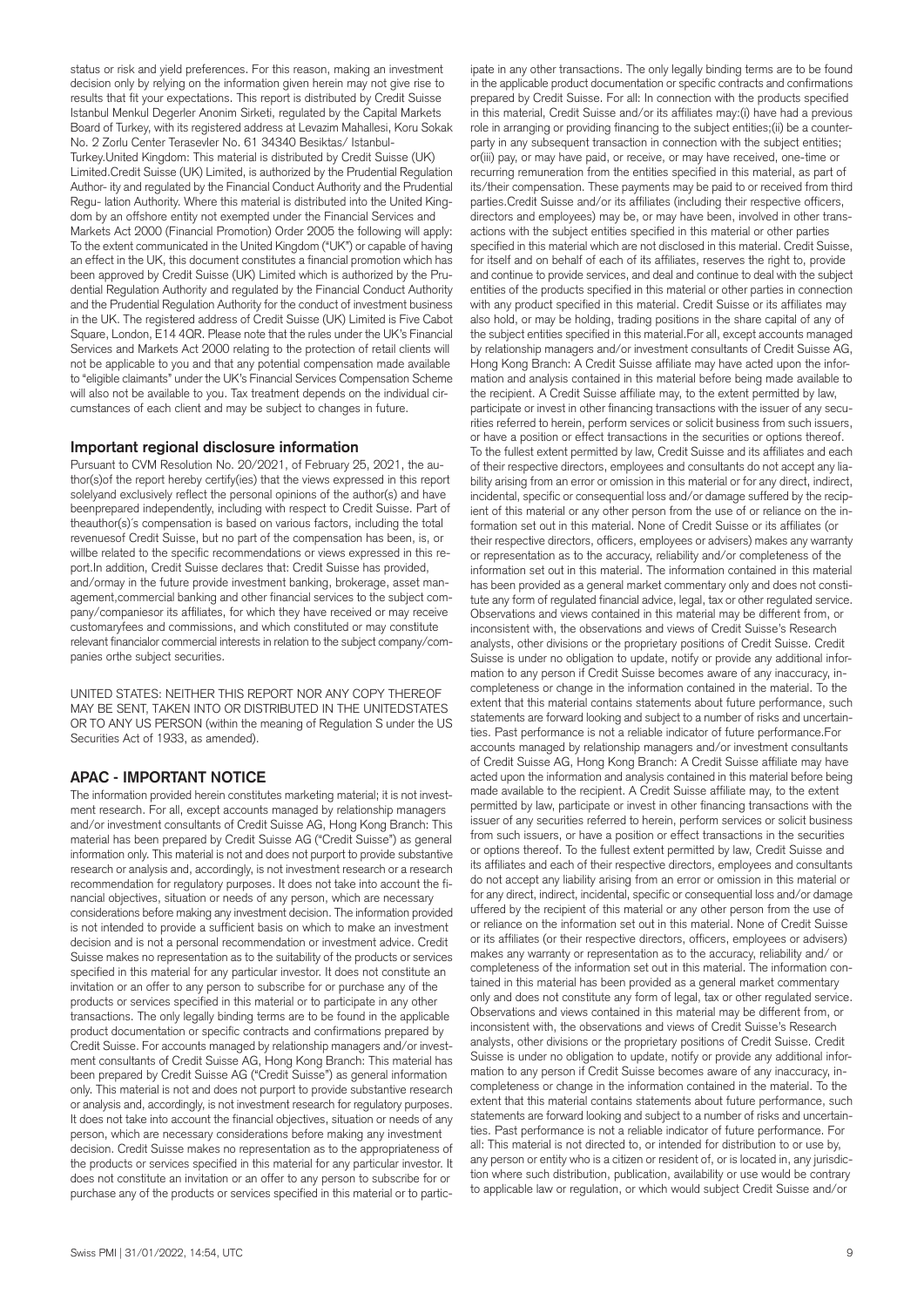its subsidiaries or affiliates to any registration or licensing requirement within such jurisdiction. Materials have been furnished to the recipient and should not be redistributed without the express prior written consent of Credit Suisse. For further information, please contact your Relationship Manager. To the extent that this material contains an appendix comprising research re-ports, the following additional notice applies to such appendix.

#### **ADDITIONAL IMPORTANT NOTICE FOR APPENDIX**

The reports in the Appendix ("Reports") have been authored by members of the Credit Suisse Research department, and the information and opinions expressed therein were as of the date of writing and are subject to change without notice. Views expressed in respect of a particular security in the Reports may be different from, or inconsistent with, the observations and views of the Credit Suisse Research department of the Investment Banking division due to the differences in evaluation criteria. These Reports have been previously published by Credit Suisse Research on the web:Credit Suisse does and seeks to do business with companies covered in its research reports. As a result, investors should be aware that Credit Suisse may have a conflict of interest that could affect the objectivity of these Reports.For all, except accounts managed by relationship managers and/or investment consultants of Credit Suisse AG, Hong Kong Branch: Credit Suisse may not have taken any steps to ensure that the securities referred to in these Reports are suitable for any particular investor. Credit Suisse will not treat recipients of the Reports as its customers by virtue of their receiving the Reports. For accounts managed by relationship managers and/or investment consultants of Credit Suisse AG, Hong Kong Branch: Credit Suisse may not have taken any steps to ensure that the securities referred to in these Reports are appropriate for any particular investor. Credit Suisse will not treat recipients of the Reports as its customers by virtue of their receiving the Reports. For all: For a discussion of the risks of investing in the securities mentioned in the Reports, please refer to the following Internet link:

#### https://research.credit-suisse.com/riskdisclosure

For information regarding disclosure information on Credit Suisse Investment Banking rated companies mentioned in this report, please refer to the Investment Banking division disclosure site at:

#### https://rave.credit-suisse.com/disclosures

For further information, including disclosures with respect to any other issuers, please refer to the Credit Suisse Global Research Disclosure site at:

#### https://www.credit-suisse.com/disclosure

AUSTRALIA This material is distributed in Australia by Credit Suisse AG, Sydney Branch solely for information purposes only to persons who are "wholesale clients" (as defined by section 761G(7) of the Corporations Act). Credit Suisse AG, Sydney Branch does not guarantee the performance of, nor make any assurances with respect to the performance of any financial product referred herein. In Australia, Credit Suisse Group entities, other than Credit Suisse AG, Sydney Branch, are not authorised deposit-taking institutions for the purposes of the Banking Act 1959 (Cth.) and their obligations do not

represent deposits or other liabilities of Credit Suisse AG, Sydney Branch. Credit Suisse AG, Sydney Branch does not guarantee or otherwise provide assurance in respect of the obligations of such Credit Suisse entities or the funds. HONG KONG This material is distributed in Hong Kong by Credit Suisse AG, Hong Kong Branch, an Authorized Institution regulated by the Hong Kong Monetary Authority and a Registered Institution regulated by the Securities and Futures Commission, and was prepared in compliance with section 16 of the "Code of Conduct for Persons Licensed by or Registered with the Securities and Futures Commission". The contents of this material have not been reviewed by any regulatory authority in Hong Kong. You are advised to exercise caution in relation to any offer. If you are in any doubt about any of the contents of this material, you should obtain independent professional advice. No one may have issued or had in its possession for the purposes of issue, or issue or have in its possession for the purposes of issue, whether in Hong Kong or elsewhere, any advertisement, invitation or material relating to this product, which is directed at, or the contents of which are likely to be accessed or read by, the public of Hong Kong (except if permitted to do so under the securities laws of Hong Kong) other than where this product is or is intended to be disposed of only to persons outside Hong Kong or only to "professional investors" as defined in the Securities and Futures Ordinance (Cap. 571) of Hong Kong and any rules made thereunder. SINGAPORE: This material is distributed in Singapore by Credit Suisse AG, Singapore Branch, which is licensed by the Monetary Authority of Singapore under the Banking Act (Cap. 19) to carry on banking business. This report has been prepared and issued for distribution in Singapore to institutional investors, accredited investors and expert investors (each as defined under the Financial Advisers Regulations ("FAR")) only. Credit Suisse AG, Singapore Branch may distribute reports produced by its foreign entities or affiliates pursuant to an arrangement under Regulation 32C of the FAR. Singapore recipients should contact Credit Suisse AG, Singapore Branch at +65-6212-2000 for matters arising from, or in connection with, this report. By virtue of your status as an institutional investor, accredited investor or expert investor, Credit Suisse AG, Singapore Branch is exempted from complying with certain requirements under the Financial Advis-ers Act, Chapter 110 of Singapore (the "FAA"), the FAR and the relevant Notices and Guidelines issued thereunder, in respect of any financial advisory service which Credit Suisse AG, Singapore branch may provide to you. These include exemptions from complying with:i) Section 25 of the FAA (pursuant to Regulation 33(1) of the FARii) Section 27 of the FAA (pursuant to Regulation 34(1) of the FAR); and iii) Section 36 of the FAA (pursuant to Regulation 35(1) of the FAR).Singapore recipients should contact Credit Suisse AG, Singapore Branch for any matters arising from, or in connection with, this material. If you have any queries/objections relating to the receipt of ma-keting materials from us, please contact our Data Protection Officer at datapro- tectionofficer.pb@credit-suisse.com (for Credit Suisse AG, HK Branch) or PDPO.SGD@credit-suisse.com (for Credit Suisse AG, SG Branch) or csau.privacyofficer@credit-suisse.com (for Credit Suisse AG, Sydney Branch).(for Credit Suisse AG, HK Branch) or PDPO.SGD@credit-suisse.com (for Credit Suisse AG, SG Branch) or csau.privacyofficer@credit-suisse.com (for Credit Suisse AG, Sydney Branch).The entire contents of this document are protected by copyright law (all rights reserved). This document or any part thereof may not be reproduced, transmit- ted (electronically or otherwise), altered or used for public or commercialpurposes, without the prior written permission of Credit Suisse. © 2022, Credit Suisse Group AG and/or its affiliates. All rights reserved. Credit Suisse AG (Unique Entity Number in Singapore: S73FC2261L) is incorporated in Switzerland with limited liability.

22C014A\_IS